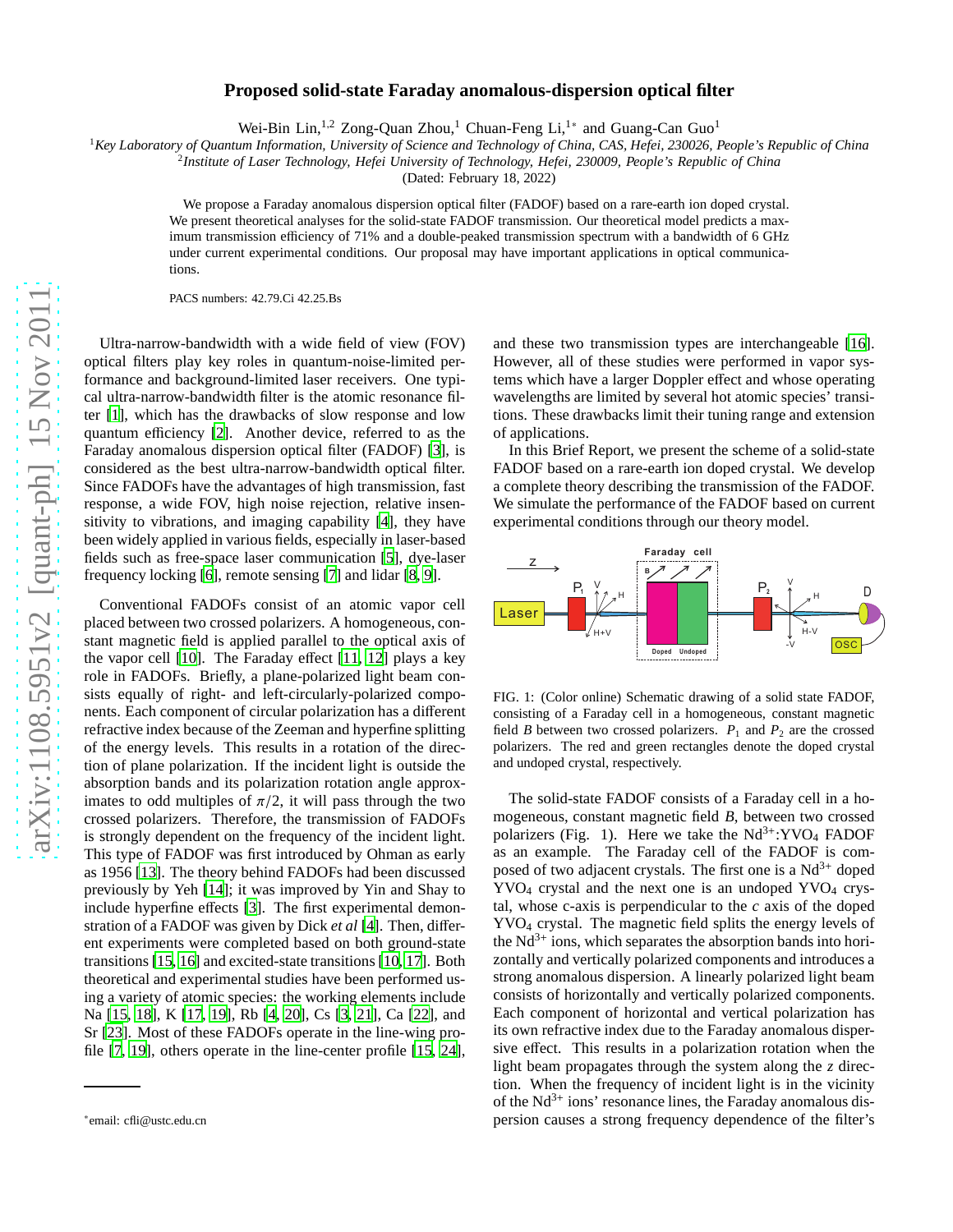transmission. Similar to the conventional FADOFs based on atomic vapors, if the incident light is outside the absorption bands and its polarization rotation angle approximates to odd multiples of  $\pi/2$ , it will pass through the two crossed polarizers. Therefore, transmission peaks with a narrow bandwidth can be detected at some specific frequencies.

The incident light is a frequency independent constant  $E_0$ . *H* and *V* respectively denote the direction parallel and perpendicular to the *c* axis of the doped YVO<sub>4</sub> crystal.  $E_{H}(z)$ and  $E_{\nu}(z)$ , respectively, denote the light polarized along the *H* and *V* directions. The  $H + V$  polarized light  $\vec{E}_{in}$  incident on the doped YVO<sub>4</sub> crystal surface at  $z = 0$  can be described in terms of horizontally and vertically polarized basis states,

$$
\vec{E_{in}} = \frac{E_0}{\sqrt{2}} (\vec{e_{H}} + \vec{e_{V}}) = \vec{E_{H}}(0) + \vec{E_{V}}(0) , \qquad (1)
$$

where  $\vec{e}_H$  and  $\vec{e}_V$  are unit vectors along *H* and *V* directions, respectively. The different refractive indices for *H*- and *V*polarized light caused by the birefringence effect in the YVO<sup>4</sup> crystal will lead to an intrinsic phase delay between the two components at the end of the doped  $\text{YVO}_4$  crystal. We use an undoped YVO<sup>4</sup> crystal with an identical length to compensate for the intrinsic phase delay. Since the *c* axis of the undoped YVO<sup>4</sup> crystal is perpendicular to the *c* axis of the doped YVO<sup>4</sup> crystal, the phase delays caused by birefringence can offset each other. With compensation, the net phase delay between the two components is caused by the Faraday anomalous dispersion effect; the field at the end of the undoped  $\text{YVO}_4$  crystal surface  $z = 2L$  yields

$$
\vec{E}_{_{H/V}}(2L) = \vec{E}_{_{H/V}}(0) \exp[i k_{_{H/V}}(\omega)L], \qquad (2)
$$

where *L* is the length of the doped YVO<sub>4</sub> crystal,  $\omega$  is the frequency of incident light, and  $k_{H/V}(\omega)$  is the complex wavenumber for *H*- and *V*-polarized light. After passing the second polarizer, which is placed at the  $H$  −  $V$  direction, the output field  $\vec{E}_{out}$  can be expressed as

$$
\vec{E}_{\text{out}} = \frac{E_0}{2} \left\{ \exp \left[ i \, k_H(\omega) L \right] - \exp \left[ i \, k_V(\omega) L \right] \right\}. \tag{3}
$$

The frequency-dependent transmission of the  $Nd^{3+}$ :YVO<sub>4</sub> FADOF, which is defined by  $T(\omega) = \left| \vec{E}_{\text{out}} \right|$  $\left| \sum_{i=1}^{n} \right| \left| \vec{E}_{in} \right|$  $\frac{2}{\pi}$ , is then given by

$$
T(\omega) = \frac{1}{4} \exp \left\{-2Im[k_{H}(\omega)]L\right\} + \frac{1}{4} \exp \left\{-2Im[k_{V}(\omega)]L\right\}
$$

$$
- \frac{1}{2} \cos[2\Phi(\omega)] \exp \left\{Im[k_{H}(\omega) + k_{V}(\omega)]L\right\}, \quad (4)
$$

Here the Faraday rotation angle of the polarization,  $\Phi(\omega)$ , is characterized by

$$
\Phi(\omega) = \frac{L}{2} Re[k_{H}(\omega) - k_{V}(\omega)].
$$
\n(5)

The transmission spectrum of the  $Nd^{3+}$ :YVO<sub>4</sub> FADOF has two contributions: one is the absorption of the  $Nd^{3+}$  ions and



FIG. 2: (Color online) (a) The energy-level diagram of the  ${}^4I_{9/2} \leftrightarrow {}^4\Gamma$  ${}^{4}F_{3/2}$  transition of Nd<sup>3+</sup>. (b) The simulation results of the absorption depth  $d_H(\omega)$  as a function of  $\omega$  for *H*-polarized light. (c) The simulation results of the absorption depth  $d_v(\omega)$  as a function of  $\omega$  for *V*-polarized light. In these simulations, the magnetic field  $B = 0.31 T$ and the crystal length  $L = 0.9$  *mm*.

the other is the difference in their refractive indices. Hence, knowledge about the absorption properties of the  $Nd^{3+}$  ions and the complex refractive indices enable us to calculate the entire transmission of the  $Nd^{3+}$ : YVO<sub>4</sub> FADOF.

In this work, we utilize the strong  ${}^4I_{9/2} \leftrightarrow {}^4F_{3/2}$  transition of Nd<sup>3+</sup> around 879.7 nm in a Nd<sup>3+</sup>:YVO<sub>4</sub> crystal (doping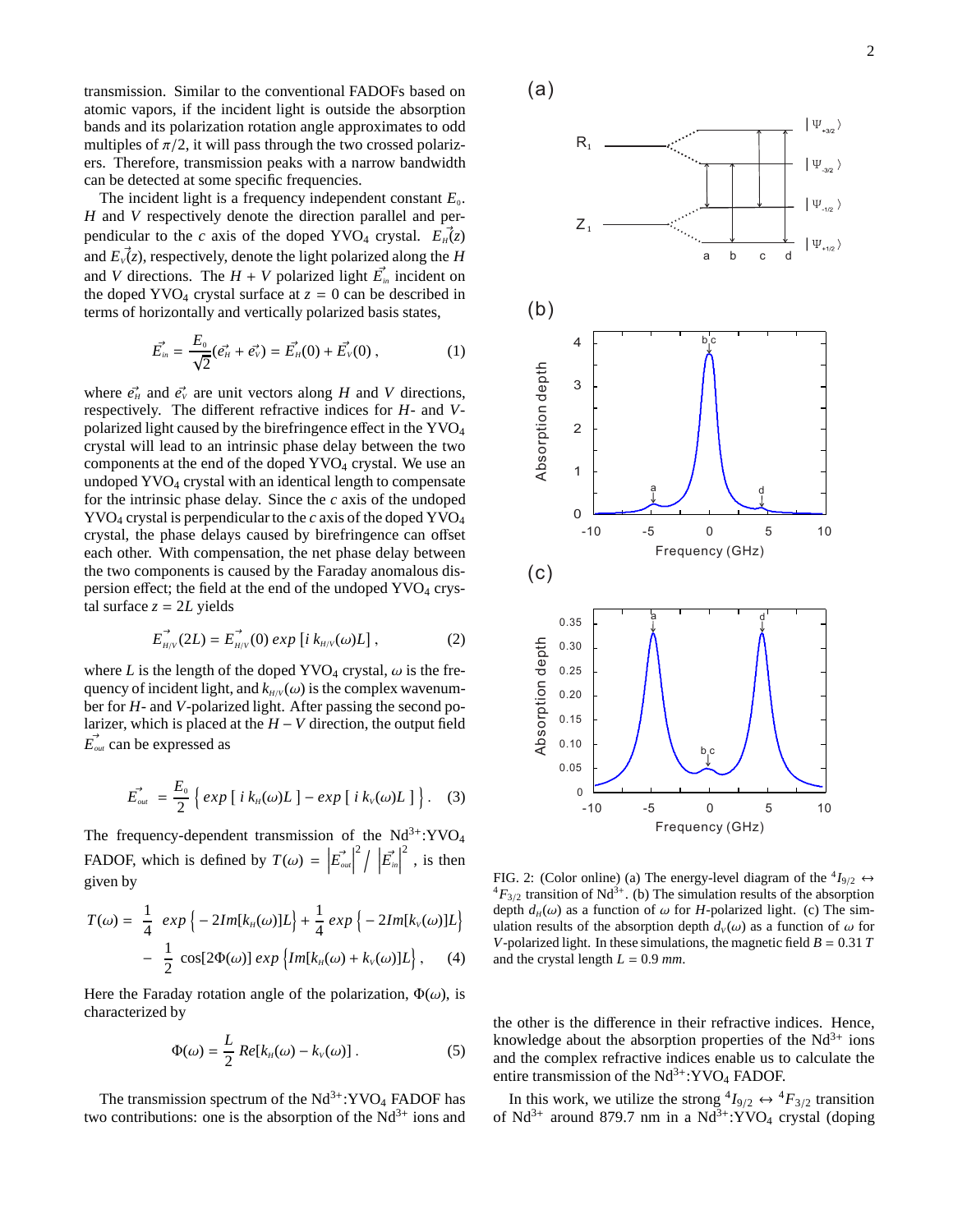level, 10 ppm.); which has been systematically investigated as a candidate for quantum memory  $[25-27]$ . The YVO<sub>4</sub> crystal is uniaxial and  $Nd^{3+}$  ions substitute for  $Y^{3+}$  ions in site of  $D_{2d}$ point symmetry. In a crystal field of this symmetry, the ground state  ${}^4I_{9/2}$  splits into five Kramers doublets ( $Z_1$  -  $Z_5$ ) and the  ${}^{4}F_{3/2}$  excited state splits into two Kramers doublets ( $R_1$  and  $R_2$ ). Since the transition between  $Z_1$  and  $R_1$  possesses the largest oscillator strength, the other transitions can be reasonably ignored [\[28](#page-3-15)[–30\]](#page-3-16). Under a homogeneous, constant magnetic field, the ground and excited state doublets split into two spin sublevels due to a strong first-order Zeeman interaction. This gives rise to a four-level system with two ground levels and two excited levels, and the four associated possible transitions hereafter are denoted as *a*, *b*, *c* and *d*. The energy levels are shown in Fig. 2(a). Here,  $P_{\parallel}$  and  $P_{\perp}$ , respectively, denote the transition dipole operators parallel and perpendicular to the *c* axis of the Nd<sup>3+</sup>:YVO<sub>4</sub> crystal, and  $|\Psi_{\pm\mu}\rangle$  denotes the wave functions of the states. The selection rules which hold for electric dipole transitions between  $|\Psi_{\pm\mu}\rangle$  are given by [25].

$$
\langle \Psi_{\mu} | P_{\shortparallel} | \Psi_{\mu'} \rangle = 0, \quad \mod (\mu - \mu', 2) = 0. \langle \Psi_{\mu} | P_{\perp} | \Psi_{\mu'} \rangle = 0, \quad \mod (\mu - \mu', 2) = 1. \n(6)
$$

Hence, the transitions *b*, *c* and *a*, *d* are linearly polarized light along the *H* and *V* direction, respectively.

We ignore the coherence between the energy levels considered and treat each ion as consisting of four two-level systems in the  $Nd^{3+}$ :YVO<sub>4</sub> crystal. Thus, we can approximate the complex susceptibility along the H- and V-direction  $\chi_{H/V}(\omega)$  as [31–33]

$$
\chi_{H}(\omega) = -\sum_{q=a}^{d} \frac{\alpha_{qH}\delta_{qH}}{k_{H0}(\omega)[(\omega - \omega_{q}) + i\delta_{qH}]} \quad , \tag{7}
$$

$$
\chi_V(\omega) = -\sum_{q=a}^d \frac{\alpha_{qV}\delta_{qV}}{k_{V0}(\omega)[(\omega - \omega_q) + i\delta_{qV}]} \quad , \tag{8}
$$

where  $q$  can substitute for  $a, b, c$  and  $d$  according to the transition lines;  $\alpha_{qH/V}$  is the on-resonance absorption coefficient;  $k_{H0/V0}(\omega) = n_{H0/V0}(\omega) \omega/c$ , where  $n_{H0/V0}$  is the intrinsic refractive index in the  $Nd^{3+}$ : YVO<sub>4</sub> crystal, which in turn can be derived from the Snellmeier Equation [34]; *c* is the speed of light in vacuum;  $2\delta_{aH/V}$  is the absorption bandwidth of the transition line;  $\omega_q$  is the resonance frequency; and  $\omega$  is the incident light frequency. The complex susceptibility  $\chi_{H/V}(\omega)$  relates the complex wave number  $k_{H/V}(\omega)$  and frequency  $\omega$  in the dispersion relation  $k_{H/V}(\omega) = k_{H0/V0}(\omega) \sqrt{1 + \chi_{H/V}(\omega)}$ . For  $\chi_{H/V}(\omega) \ll 1$ , the relationship can be approximated as

$$
k_{H/V}(\omega) \approx k_{H0/V0}(\omega)[1 + \frac{1}{2}\chi_{H/V}(\omega)].
$$
 (9)

The absorption depth  $d(\omega)$  is defined in terms of intensity attenuation  $exp[-d(\omega)]$  through the sample. Hence,

$$
d(\omega) = \alpha(\omega)L = 2Im[k_{H/V}(\omega)]L . \qquad (10)
$$

We substitute Equations (7), (8), and (9) into Eq. (10) to simulate the absorption depth for both *H*- and *V*- polarized



FIG. 3: (Color online) (a) The simulation results of the absorption depth  $d_{H/V}(\Delta)$  (the black dotted line for *H*-polarized light and the blue solid line for *V*-polarized light) and the Faraday rotation angle  $\Phi(\Delta)$ (the red dashed line) in the  $Nd^{3+}$ : YVO<sub>4</sub> FADOF. (b) The simulation results of the transmission  $T(\Delta)$  in the Nd<sup>3+</sup>:YVO<sub>4</sub> FADOF, which predict a maximum transmission efficiency of 71% and a doublepeaked transmission spectrum with a bandwidth of 6 GHz.

incident light. All the parameters are based on the experiment results [25, [26\]](#page-3-17). The simulation results are shown in Figs .2(b) and (c), which are in good agreement with the experimental results.

From the relationship  $n_{H/V}(\omega) = k_{H/V}(\omega)c/\omega$ , where  $n_{H/V}(\omega)$ is the refractive index along the *H* and *V* direction, we obtained the dispersion curve in this system: this contains both normal and anomalous dispersion parts. Hence, the value of  $n_{H/V}(\omega)$  is strongly dependent on the frequency of the incident light, which leads to a polarization rotation for light passing through the crystals. If the incident light is outside the absorption bands and the rotation angle approximates to odd multiples of  $\pi/2$ , it will pass through the two crossed polarizers. We calculate the frequency-dependent  $Nd^{3+}$ :YVO<sub>4</sub> FADOF rotation angle  $\Phi(\Delta)$  [Eq. (5)], absorption depth  $d_{H/V}(\Delta)$  [Eq. (10)]